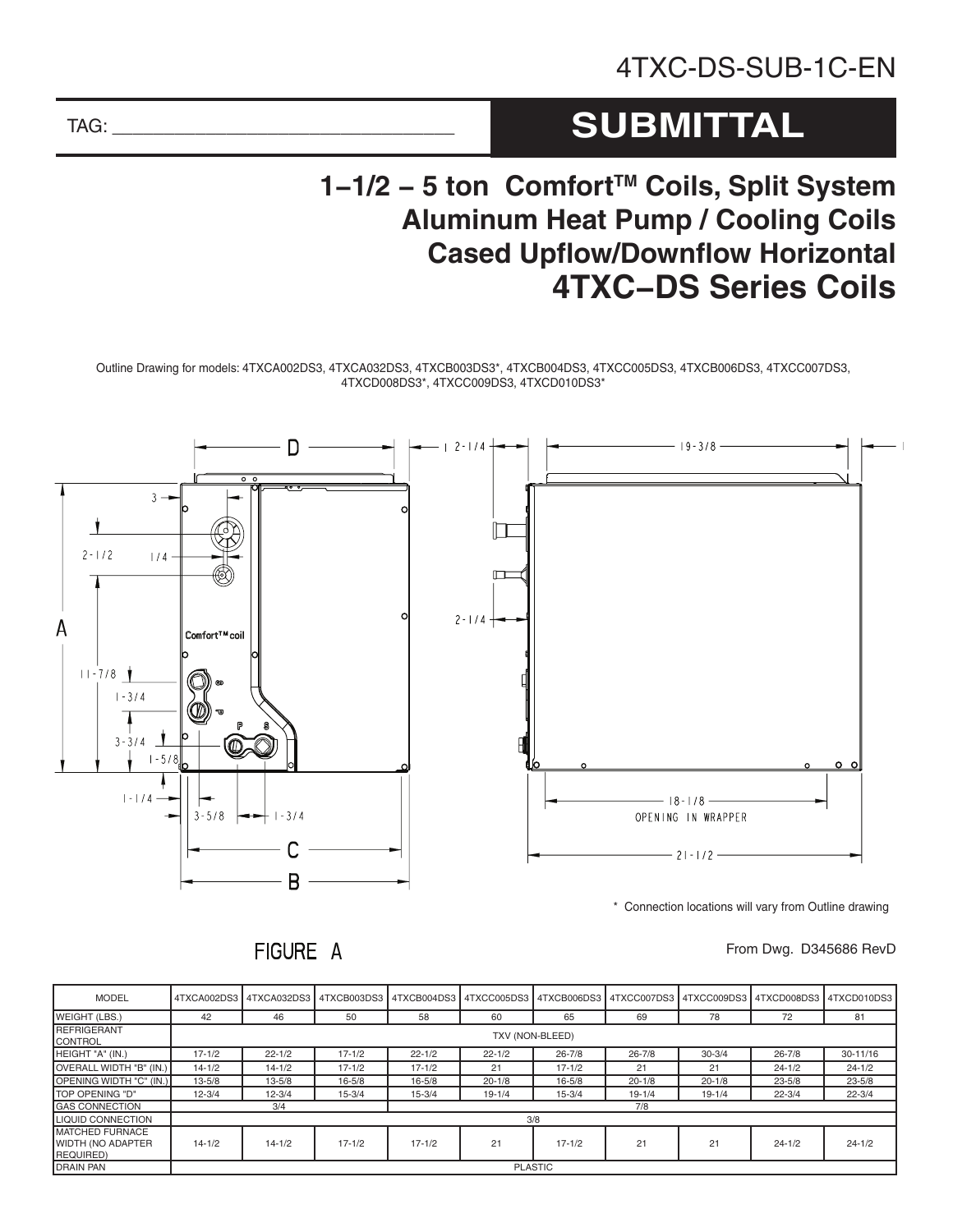# Installer's Guide

### **PRODUCT SPECIFICATIONS --- SPLIT SYSTEM HEAT PUMP / COOLING COMFORT™ COILS CASED UPFLOW / DOWNFLOW / HORIZONTAL**

|                                 | 4TXCA002DS3HCA       | 4TXCA032DS3HCA       | 4TXCB003DS3HCA                                                                                                               | 4TXCB004DS3HCA       | 4TXCB006DS3HCA           |  |
|---------------------------------|----------------------|----------------------|------------------------------------------------------------------------------------------------------------------------------|----------------------|--------------------------|--|
| <b>INDOOR COIL -- Type</b>      | <b>PLATE FIN</b>     | <b>PLATE FIN</b>     | <b>PLATE FIN</b><br><b>PLATE FIN</b>                                                                                         |                      | <b>PLATE FIN</b>         |  |
| Cooling Capacity (Tons)         | $1.5 - 2.0$          | $1.5 - 3.0$          | $1.5 - 3.0$                                                                                                                  | $2.0 - 3.5$          | $2.0 - 4.0$              |  |
| Rows / F.P.I.                   | 2/20                 | 2/20                 | 3/14<br>3/12                                                                                                                 |                      | 3/14                     |  |
| Face Area (sq.ft.)              | 3.00                 | 4.5<br>3.50          |                                                                                                                              | 5.00                 | 6.00                     |  |
| <b>Tube Size</b>                | 3/8                  | 3/8                  | 3/8                                                                                                                          | 3/8                  | 3/8                      |  |
| Refrigerant Control (No         | Non-Bleed TXV        | Non-Bleed TXV        | Non-Bleed TXV                                                                                                                | Non-Bleed TXV        | Non-Bleed TXV            |  |
|                                 |                      |                      |                                                                                                                              |                      |                          |  |
| internal check valve)           |                      |                      |                                                                                                                              |                      |                          |  |
| Drain Conn. Size (in.)          | 3/4 NPT              | 3/4 NPT              | 3/4 NPT                                                                                                                      | 3/4 NPT              | 3/4 NPT                  |  |
| <b>Duct Connections</b>         | See Outline Drawing  | See Outline Drawing  | See Outline Drawing                                                                                                          | See Outline Drawing  | See Outline Drawing      |  |
| <b>REFRIGERANT</b>              | <b>R-410A</b>        | <b>R-410A</b>        | <b>R-410A</b>                                                                                                                | <b>R-410A</b>        | <b>R-410A</b>            |  |
| <b>CONNECTIONS</b>              | <b>BRAZED</b>        | <b>BRAZED</b>        | <b>BRAZED</b>                                                                                                                | <b>BRAZED</b>        |                          |  |
|                                 |                      |                      |                                                                                                                              |                      | <b>BRAZED</b><br>7/8     |  |
| Line Size -- Gas (in.)          | 3/4                  | 3/4                  |                                                                                                                              | 3/4<br>7/8           |                          |  |
| Line Size -- Liquid (in.)       | 3/8                  | 3/8                  | 3/8                                                                                                                          | 3/8                  | 3/8                      |  |
| DIMENSIONS (in.)                | H X W X D            | H X W X D            | H X W X D                                                                                                                    | H X W X D            | H X W X D                |  |
| Crated $(H \times W \times D)$  |                      |                      | 21-3/8 x 17-1/2 x 26-1/2 26*3/8 x 17-1/2 x 26-1/2 21-3/8 x 20-1/2 x 26-1/2 26-3/8 x 20-1/2 x 26-1/2 30-5/8 x 20-1/2 x 26-1/2 |                      |                          |  |
| Uncrated                        |                      |                      | 17-5/8 x 14-1/2 x 21-1/2 22-5/8 x 14-1/2 x 21-1/2 17-5/8 x 17-1/2 x 21-1/2 22-5/8 x 17-1/2 x 21-1/2 26-7/8 x 17-1/2 x 21-1/2 |                      |                          |  |
|                                 |                      |                      |                                                                                                                              |                      |                          |  |
| WEIGHT (lbs)<br>Shipping -- Net | 42 / 34              |                      | 50/42                                                                                                                        | 58 / 50              | 60/52                    |  |
|                                 |                      |                      |                                                                                                                              |                      |                          |  |
|                                 | 4TXCC005DS3HCA       | 4TXCC007DS3HCA       | 4TXCD008DS3HCA                                                                                                               | 4TXCC009DS3HCA       | 4TXCD010DS3HCA           |  |
| <b>INDOOR COIL -- Type</b>      | <b>PLATE FIN</b>     | <b>PLATE FIN</b>     | <b>PLATE FIN</b>                                                                                                             | <b>PLATE FIN</b>     | <b>PLATE FIN</b>         |  |
| Cooling Capacity (Tons)         |                      |                      |                                                                                                                              |                      |                          |  |
|                                 | $2.0 - 4.0$          | $3.0 - 5.0$          | $3.0 - 5.0$                                                                                                                  | $3.5 - 5.0$          | $3.5 - 5.0$              |  |
| Rows / F.P.I.                   | 3/12                 | 3/14                 | 3/14                                                                                                                         | 3/16                 | 3/16                     |  |
| Face Area (sq.ft.)              | 5.00                 | 6.00                 | 6.00                                                                                                                         | 7.00                 | 7.00                     |  |
| <b>Tube Size</b>                | 3/8                  | 3/8                  | 3/8                                                                                                                          | 3/8                  | 3/8                      |  |
| Refrigerant Control (No         | Non-Bleed TXV        | Non-Bleed TXV        | Non-Bleed TXV                                                                                                                | Non-Bleed TXV        | Non-Bleed TXV            |  |
| internal check valve)           |                      |                      |                                                                                                                              |                      |                          |  |
| Drain Conn. Size (in.)          | 3/4 NPT              | 3/4 NPT              | 3/4 NPT                                                                                                                      | 3/4 NPT              | 3/4 NPT                  |  |
| <b>Duct Connections</b>         | See Outline Drawing  | See Outline Drawing  | See Outline Drawing                                                                                                          | See Outline Drawing  | See Outline Drawing      |  |
| <b>REFRIGERANT</b>              | <b>R-410A</b>        | <b>R-410A</b>        | <b>R-410A</b>                                                                                                                | <b>R-410A</b>        | <b>R-410A</b>            |  |
| <b>CONNECTIONS</b>              | <b>BRAZED</b>        |                      | <b>BRAZED</b>                                                                                                                |                      |                          |  |
|                                 |                      | <b>BRAZED</b>        |                                                                                                                              | <b>BRAZED</b>        | <b>BRAZED</b>            |  |
| Line Size -- Gas (in.)          | 7/8                  | 7/8                  | 7/8                                                                                                                          | 7/8                  | 7/8                      |  |
| Line Size -- Liquid (in.)       | 3/8                  | 3/8                  | 3/8                                                                                                                          | 3/8                  | 3/8                      |  |
| DIMENSIONS (in.)                | H X W X D            | H X W X D            | H X W X D                                                                                                                    | H X W X D            | <b>HXWXD</b>             |  |
| Crated $(H \times W \times D)$  | 26-3/8 x 24 x 26-1/2 | 30-5/8 x 24 x 26-1/2 | 30-5/8 x 27-1/2 x 26-1/2                                                                                                     | 34-1/2 x 24 x 26-1/2 | 34-1/2 x 27-1/2 x 26-1/2 |  |
| Uncrated                        | 22-5/8 x 21 x 21-1/2 | 26-7/8 x 21 x 21-1/2 | 26-7/8 x 24-1/2 x 21-1/2                                                                                                     | 30-5/8 x 21 x 21-1/2 | 30-3/4 x 24-1/2 x 21-1/2 |  |
|                                 |                      |                      |                                                                                                                              |                      |                          |  |
| WEIGHT (lbs)                    |                      |                      |                                                                                                                              |                      |                          |  |
| Shipping -- Net                 | 65/57                | 69/61                | 72/64                                                                                                                        | 78/70                | 81/73                    |  |

[1] These indoor coils are A.H.R.I. certified with various split system air conditioners and heat pumps (A.H.R.I. Standard 210/240). Refer to the Split System Outdoor product information site or www.ahrinet.org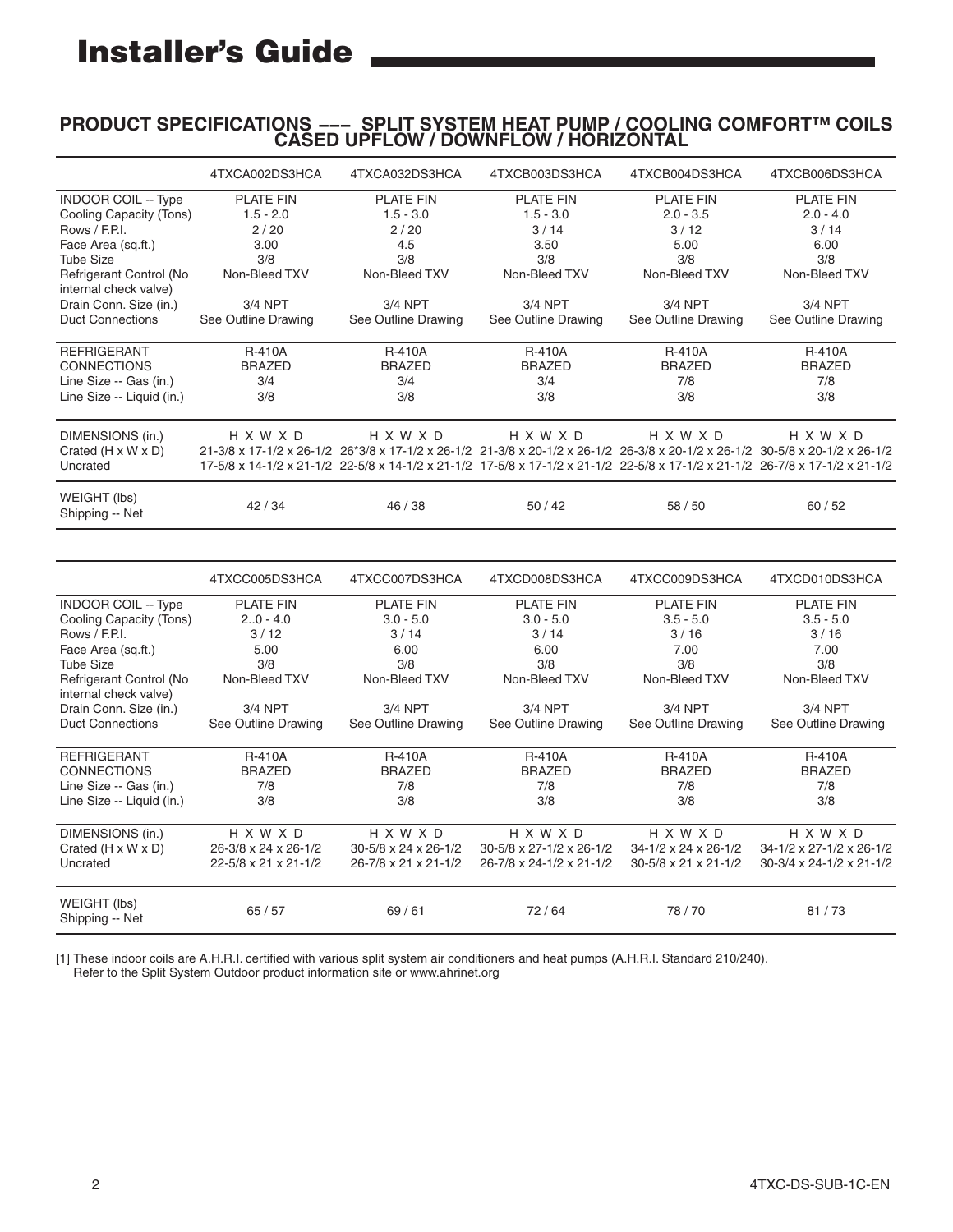## Installer's Guide

## **Mechanical Specifications**

### **General**

Upflow, Downflow, or Horizontal coils shall be designed for cooling and heat pump applications. The coil shall be 3/8" seamless aluminum tubing mechanically bonded to aluminum plate fin.

Refrigerant for the 4TXC-DS coils shall be controlled with factory installed Non-Bleed TXV refrigerant control. Refrigerant connections are brazed fittings with an additional Schrader Valve for system service.

The coil cabinet shall have a removable front and interior access panel for evaporator coil entering air surface cleaning.

The coil includes a drain pan with drain connections for vertical or horizontal operation and a horizontal auxiliary drain pan.

These coils are A.H.R.I. certified with Trane and American Standard's matching condensing units.

#### **Accessories**

Evaporator Defrost Control installed on coil for lower ambient operating conditions.

| PRESSURE DROP CHARACTERISTICS FOR COOLING AND HEAT PUMP COILS AIRFLOW (CFM) VS. PRESSURE DROP |     |     |      |      |      |      |      |      |  |  |  |  |
|-----------------------------------------------------------------------------------------------|-----|-----|------|------|------|------|------|------|--|--|--|--|
| PRESSURE DROP (INCHES OF WATER COLUMN)                                                        |     |     |      |      |      |      |      |      |  |  |  |  |
| Model                                                                                         | .05 | 0.1 | 0.15 | 0.2  | 0.25 | 0.3  | 0.35 | 0.4  |  |  |  |  |
| 4TXCA002DS3HCA                                                                                | 225 | 340 | 430  | 510  | 585  | 650  | 715  | 775  |  |  |  |  |
| 4TXCA032DS3HCA                                                                                | 375 | 570 | 725  | 860  | 985  | 1100 | 1200 | 1305 |  |  |  |  |
| 4TXCB004DS3HCA                                                                                | 440 | 655 | 825  | 970  | 1100 | 1220 | 1330 | 1435 |  |  |  |  |
| 4TXCB003DS3HCA                                                                                | 350 | 525 | 665  | 790  | 900  | 1000 | 1095 | 1180 |  |  |  |  |
| 4TXCB006DS3HCA                                                                                | 430 | 640 | 815  | 965  | 1095 | 1220 | 1335 | 1445 |  |  |  |  |
| 4TXCC005DS3HCA                                                                                | 520 | 770 | 970  | 1145 | 1300 | 1440 | 1570 | 1695 |  |  |  |  |
| 4TXCC007DS3HCA                                                                                | 505 | 760 | 965  | 1140 | 1300 | 1445 | 1580 | 1710 |  |  |  |  |
| 4TXCD008DS3HCA                                                                                | 580 | 870 | 1100 | 1300 | 1485 | 1650 | 1805 | 1950 |  |  |  |  |
| 4TXCC009DS3HCA                                                                                | 490 | 740 | 940  | 1120 | 1280 | 1425 | 1565 | 1695 |  |  |  |  |
| 4TXCD010DS3HCA                                                                                | 555 | 835 | 1065 | 1265 | 1445 | 1615 | 1770 | 1915 |  |  |  |  |